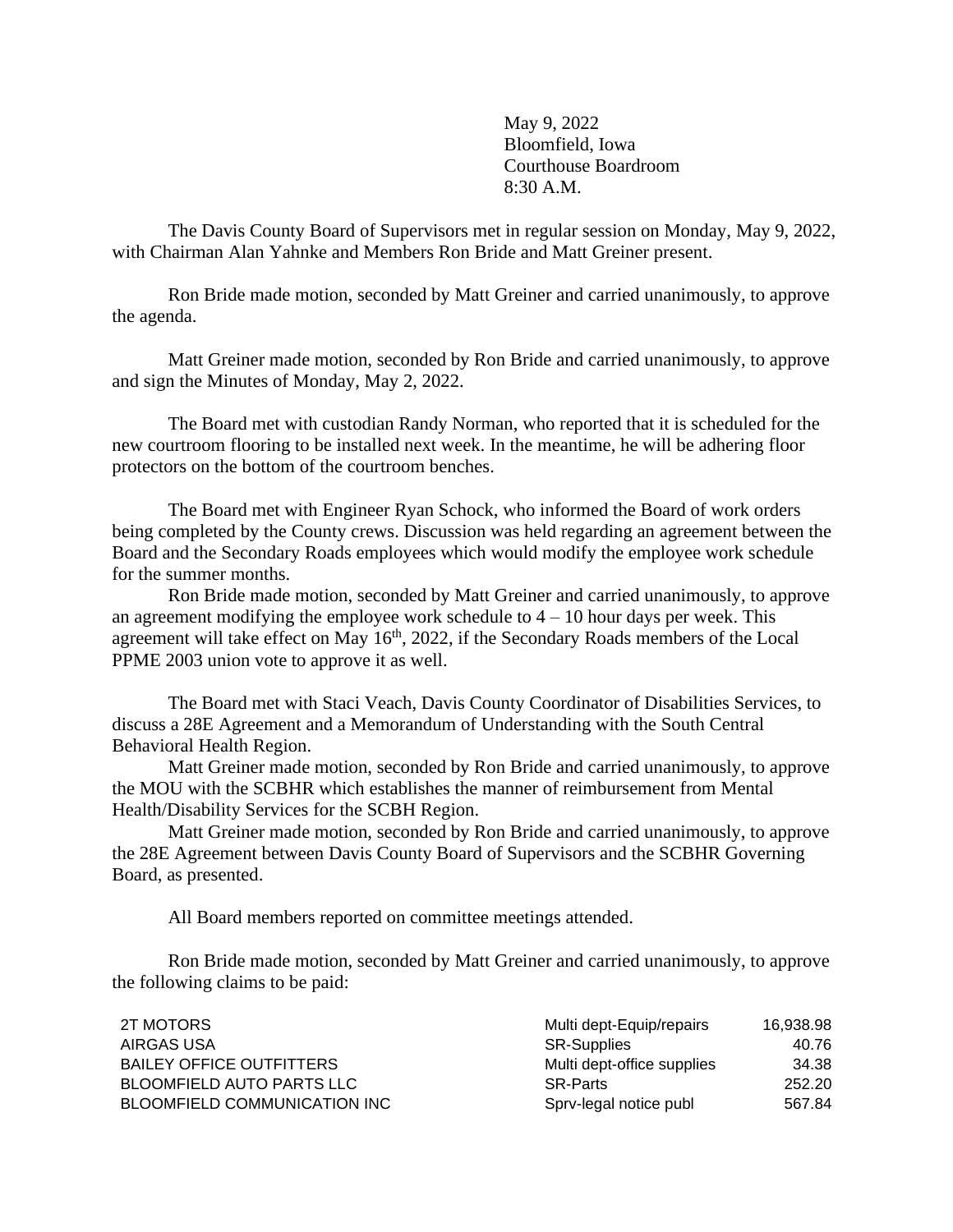BLOOMFIELD TRUE VALUE HRDWR **BROTHERS MARKET** CAMS LAWN & LANDSCAPE CANTERA AGGREGATES LLC **CHERYL TAYLOR CITIZENS MUTUAL** CONTROL INSTALLATIONS OF IOWA LLC DAVIS CO EMPLOYEE HEALTH PLAN DAVIS CO HOSPITAL DAVIS CO TREASURER PROFESSIONAL JANITORIAL DOUDS STONE LLC EMBLEM ENTERPRISES INC **GORDON FLESCH** CITY OF BLOOMFIELD HAMILTON PRODUCE CO HENDERSON TRK EQUIP HENDERSON PROD INC HOUSBY SR-Parts 63.33 HYVEE PHARMACY #3504 **IMAGETEK INC** INFOMAX Rec-office machine maint 135.00 INTERSTATE ALL BATTERY CENTER J'S ONE STOP LLC LAWSON PRODUCTS INC. **MPA COMPUTERS** NAT'L INDUSTR'L &SAFETY SUPPLY NEEBZ GRAPHIX LLC NORRIS ASPHALT PAVING IN PRO-TECH COMPANY INC RACOM CORP RATHBUN REGIONAL WATER **RICK L LYNCH RICK LYNCH** RMS--ROAD MACHINERY & SUPPLIES CO RMW SERVICES, LLC SARAH J DITTMER SINCLAIR TRACTOR SOUTHERN IOWA ELECTRIC COOP INC TRI COUNTY SHOPPER, INC TRUCK CENTER COMPANIES EAST LLC ULINE INC 183.10 US POSTMASTER OF BLOOMFIELD US RECORDS MIDWEST WASTE MANAGEMENT INC YODER LUMBER LLC

| <b>CH-custodial supplies</b>                    | 51.01               |
|-------------------------------------------------|---------------------|
| CH-custodial supplies                           | 47.53               |
| Sher-lawncare                                   | 227.00              |
| <b>SR-Rock</b>                                  | 3,830.84            |
| Sher-storage container                          | 1,806.25            |
| Multi dept-phone/internet                       | 4,865.49            |
| CoHome-HVAC rep/maint                           | 952.96              |
| Sher-Emp-med/dental/life                        | 1,518.23            |
| Sher-inmate meals/lab wk                        | 6,118.67            |
| Sher-fuel                                       | 2,356.80            |
| Sher-custodial service                          | 1,191.67            |
| <b>SR-Rock</b>                                  | 133,814.40          |
| Sher-uniforms                                   | 354.82              |
| Treas-office mach maint                         | 72.17               |
| VA-utility assistance                           | 500.00              |
| <b>SR-Parts</b>                                 | 608.19              |
| <b>SR-Parts</b>                                 | 101.70              |
| <b>SR-Parts</b>                                 | 63.33               |
| Sher-inmate meds                                | 437.47              |
| Data-cloud backup                               | 79.00               |
| Rec-office machine maint                        | 135.00              |
| <b>SR-Batteries</b>                             | 820.70              |
| CH-fuel                                         | 16.00               |
| <b>SR-Parts</b>                                 | 157.04              |
| Cem-Domain name                                 | 15.00               |
| <b>SR-Supplies</b>                              | 79.80               |
| <b>CH-Access Project suppl</b>                  | 201.25              |
| SR-Paving                                       | 160,293.05          |
| Treas-office supplies                           | 100.32              |
| E911-equip/maintenance                          | 1,065.00            |
| Multi Dept-utilities                            | 146.64              |
| Atty-office rent                                | 400.00              |
| Atty-data processing reimb                      | 1,200.00            |
| <b>SR-Parts</b>                                 | 2,100.57            |
| <b>SR-Supplies</b>                              | 8.00                |
| Atty-deposition fees                            | 135.00              |
| Consv-lawnmower                                 | 4,000.00            |
| Multi dept-utilities                            | 2,276.86            |
| <b>SR-Publication</b>                           | 146.25              |
| <b>SR-Parts</b>                                 | 239.66              |
| Rec-office supplies                             | 183.10              |
| Atty-postage                                    | 125.00              |
| Rec-record books<br>Multi dept-trash rem/dep st | 755.34<br>12,832.47 |
| <b>SR-Parts</b>                                 | 468.00              |
|                                                 |                     |